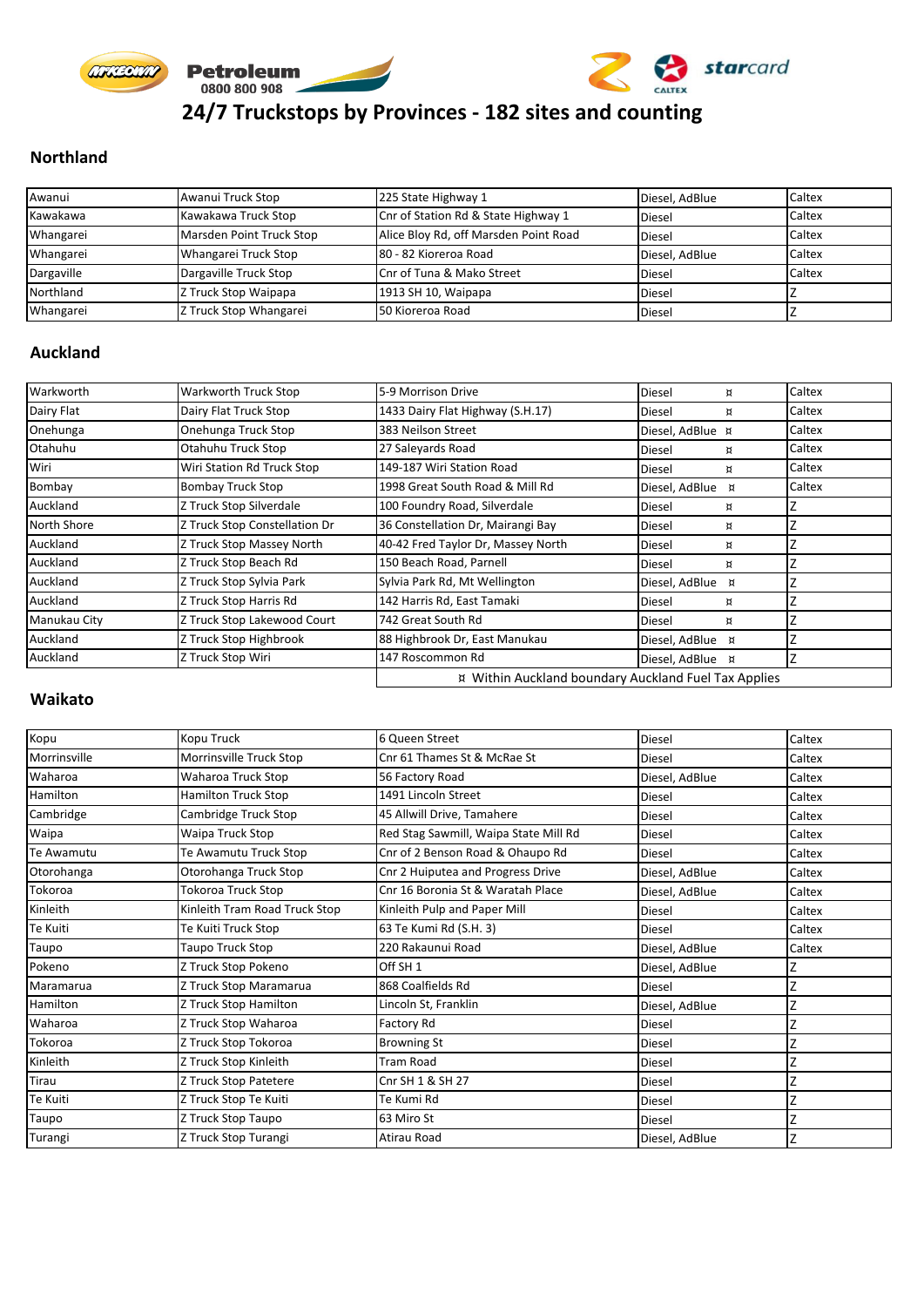# **Bay Of Plenty**

| Mt Maunganui | Mt Maunganui Truck Stop       | 11 Hull Road                               | Diesel, AdBlue | Caltex |
|--------------|-------------------------------|--------------------------------------------|----------------|--------|
| Tauranga     | Tauranga Truck Stop           | 67 Mirieless Road                          | <b>Diesel</b>  | Caltex |
| Tauranga     | Tauriko Truck Stop            | 778 State Highway 29, Tauriko              | <b>Diesel</b>  | Caltex |
| Rotorua      | Vaughans Road Truck Stop      | 71 Vaughans Road                           | <b>Diesel</b>  | Caltex |
| Rotorua      | MC Jackson Truck Stop         | 50 Thermal Explorer Highway (S.H.5)        | <b>Diesel</b>  | Caltex |
| Whakatane    | Whakatane Truck Stop          | 2 Mill Road                                | <b>Diesel</b>  | Caltex |
| Opotiki      | Opotiki Truck Stop            | Cnr 79 Bridge & John Streets               | <b>Diesel</b>  | Caltex |
| Kawerau      | Kawerau Onepu Mill Truck Stop | in FCF Sawmill                             | <b>Diesel</b>  | Caltex |
| Kawerau      | Kawerau Truck Stop            | Optimisation Yard, McKee Rd (Private Rd)   | <b>Diesel</b>  | Caltex |
| Kaingaroa    | Red Stag Truck Stop           | Red Stag Road                              | <b>Diesel</b>  | Caltex |
| Kaingaroa    | Kaingaroa Truck Stop          | Kpp Complex, Webb Road, off Dun Rd         | <b>Diesel</b>  | Caltex |
| Murupara     | Murupara Truck Stop           | Smartt Industrial Yard, Main Road (S.H.38) | <b>Diesel</b>  | Caltex |
| Ngatea       | Z Truck Stop Ngatea           | 77 Orchard Rd                              | <b>Diesel</b>  |        |
| Mt Maunganui | Z Truck Stop Hewletts Rd      | 81 Hewletts Rd                             | Diesel, AdBlue |        |
| Mt Maunganui | Z Truck Stop Tasman Quay      | 151 Tasman Quay                            | <b>Diesel</b>  |        |
| Tauranga     | Z Truck Stop Sulphur Point    | Mirrielees Rd, Sulphur Point               | <b>Diesel</b>  |        |
| Whakatane    | Z Truck Stop Awakeri          | RD 2 Whakatane, Awakeri                    | <b>Diesel</b>  |        |
| Rotorua      | Z Truck Stop Fairy Springs    | 23 Fairy Springs Rd                        | Diesel         |        |
| Rotorua      | Z Truck Stop Rotorua          | Sala St                                    | Diesel, AdBlue |        |
| Kawerau      | Z Truck Stop Kawerau          | 6 Islington St                             | <b>Diesel</b>  |        |
| Murupara     | Z Truck Stop Murupara         | Railway Yards, Kopuriki Rd                 | Diesel, AdBlue |        |

#### **Gisborne**

| Gisborne | <b>Gisborne Truck Stop</b> | Cnr 112 Crawford & Hirini Sts           | <b>Diesel</b> | <b>Caltex</b> |
|----------|----------------------------|-----------------------------------------|---------------|---------------|
| Gisborne | Aerodrome Road Truck Stop  | Cnr Awapuni & 129 Aerodome Rd           | <b>Diesel</b> | Caltex        |
| Gisborne | Z Truck Stop Gisbourne     | <b>Cnr Parkinson &amp; Solander Sts</b> | <b>Diesel</b> |               |

## **Manawatu-Wanganui**

| Taumarunui              | Taumarunui Truck Stop       | 1470 Main South Road          | <b>Diesel</b>  | Caltex |
|-------------------------|-----------------------------|-------------------------------|----------------|--------|
| Raetihi                 | Raetihi Truck Stop          | 2 Parapara Road               | <b>Diesel</b>  | Caltex |
| Waiouru                 | <b>Waiouru Truck Stop</b>   | 5458 State Highway 1          | <b>Diesel</b>  | Caltex |
| Sanson                  | Sanson Truck Stop           | 61 Dundas Road                | Diesel         | Caltex |
| <b>Palmerston North</b> | Palmerston North Truck Stop | 731 Tremaine Avenue           | Diesel         | Caltex |
| Woodville               | <b>Woodville Truck Stop</b> | 33 Vogel Street               | <b>Diesel</b>  | Caltex |
| Taumaranui              | Z Truck Stop Taumarunui     | Fotara Street, SH 4           | Diesel         |        |
| Waiouru                 | Z Truck Stop Waiouru        | SH 1                          | Diesel         |        |
| Sanson                  | Z Truck Stop Sanson         | SH <sub>1</sub>               | Diesel, AdBlue |        |
| Dannevirke              | Z Truck Stop Dannevirke     | State Highway 2, Matamau      | <b>Diesel</b>  |        |
| <b>Palmerston North</b> | Z Truck Stop Palmerston Nth | Setters Line (Off Railway Rd) | Diesel, AdBlue |        |
| Levin                   | Z Truck Stop Levin          | Main South Road, SH 1         | <b>Diesel</b>  |        |

## **Hawke's Bay**

| Wairoa          | <b>Wairoa Truck Stop</b>   | Cnr 134 Carrol St & Mahia Ave        | <b>Diesel</b>  | <b>Caltex</b> |
|-----------------|----------------------------|--------------------------------------|----------------|---------------|
| Napier          | Napier Truck Stop          | 16 Severn Street                     | Diesel, AdBlue | Caltex        |
| <b>Hastings</b> | <b>Hastings Truck Stop</b> | 1108 Omahu Road                      | <b>Diesel</b>  | Caltex        |
| Wairoa          | Z Truck Stop Wairoa        | <b>Achilles St</b>                   | <b>Diesel</b>  |               |
| Napier          | Z Truck Stop Napier        | Austin Street, Onekawa               | Diesel, AdBlue |               |
| <b>Hastings</b> | Z Truck Stop Hastings      | Cnr Francis Hicks Ave & Maraekakahoe | <b>Diesel</b>  |               |

## **Taranaki**

| New Plymouth | Bell Block Truck Stop       | Cnr 3 Nugent Street & Meuli Lane | <b>Diesel</b> | Caltex |
|--------------|-----------------------------|----------------------------------|---------------|--------|
| Hawera       | Hawera Truck Stop           | 137 Glover Road                  | <b>Diesel</b> | Caltex |
| Waitara      | <b>Z Truck Stop Waitara</b> | State Highway 3                  | <b>Diesel</b> |        |
| New Plymouth | IZ Truck Stop Waiwhakaiho   | cnr Devon Rd & Smart Rd          | <b>Diesel</b> |        |
| Hawera       | <b>Z Truck Stop Hawera</b>  | cnr South Rd & Princess St       | <b>Diesel</b> |        |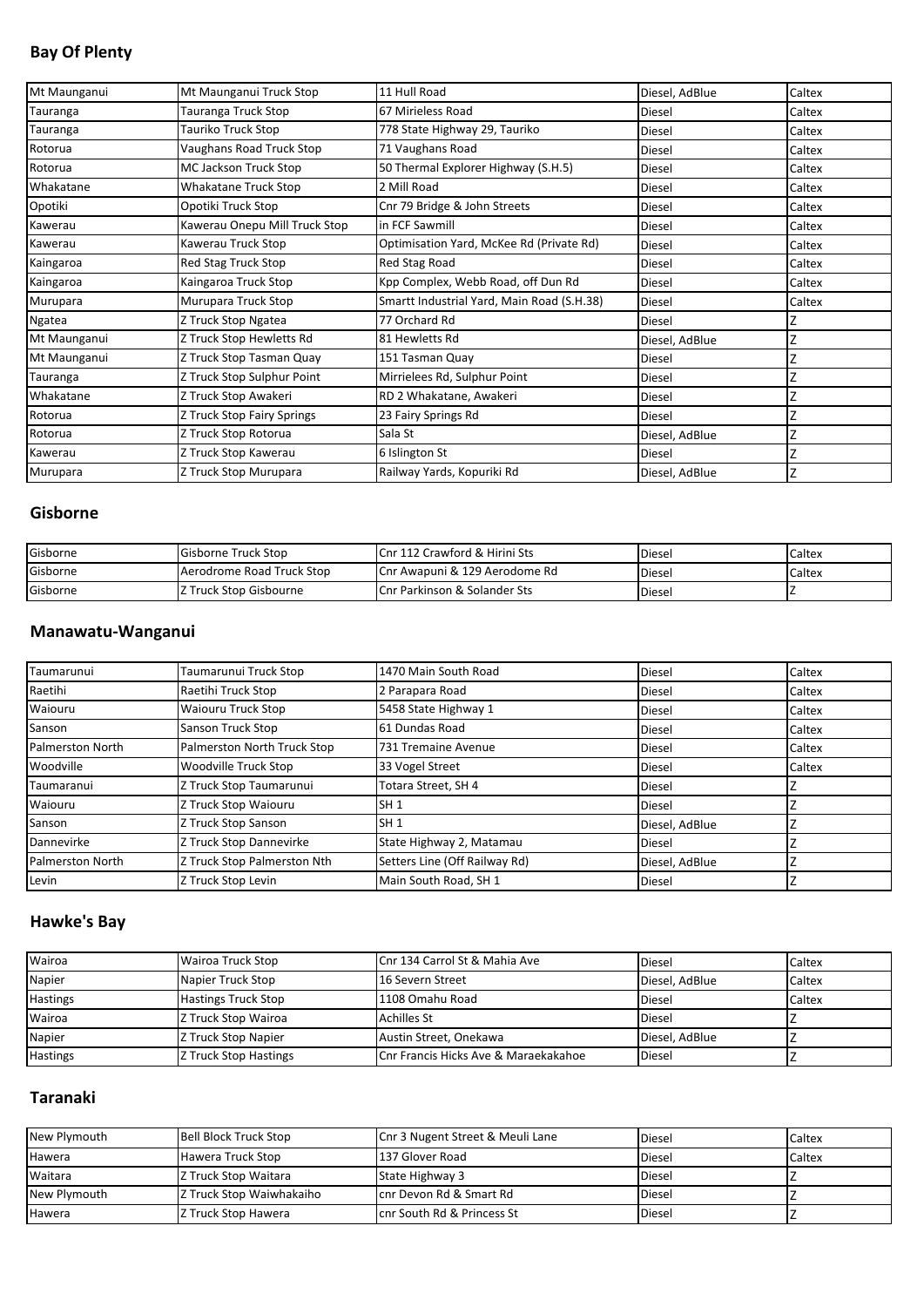## **Wellington**

| Masterton              | <b>Masterton Truck Stop</b> | 7 Buchanan Place                 | <b>Diesel</b>          | Caltex |
|------------------------|-----------------------------|----------------------------------|------------------------|--------|
| Lower Hutt             | Seaview Truck Stop          | 53 Seaview Road                  | <b>Diesel</b>          | Caltex |
| <b>Wellington City</b> | Old Hutt Road Truck Stop    | 208 Old Hutt Road                | 95, 91, Diesel, AdBlue | Caltex |
| Masterton              | Z Truck Stop Masterton      | Cnr Norfolk Rd & SH2             | Diesel, AdBlue         |        |
| Wellington             | Z Truck Stop Plimmerton     | SH1, Plimmerton                  | <b>Diesel</b>          |        |
| Lower Hutt             | Z Truck Stop Petone         | cnr Jackson St & Hutt Rd, Petone | <b>Diesel</b>          |        |
| Lower Hutt             | Z Truck Stop Seaview        | 58 Seaview Rd                    | Diesel, AdBlue         |        |

#### **Nelson**

| Nelson (coming soon) | <b>MGL Nelson</b>            | 20 Halifax St, Nelson         | 95, 91, Diesel | McKeown |
|----------------------|------------------------------|-------------------------------|----------------|---------|
| Nelson               | Nelson Truck Stop            | Cnr 8-10 Hay St & Wildman Ave | Diesel, AdBlue | Caltex  |
| Hope                 | <b>Hope Truck Stop</b>       | 66 Main Road                  | 95, 91, Diesel | Caltex  |
| Nelson               | Z Truck Stop Nelson          | Haven Road                    | <b>Diesel</b>  |         |
| Nelson               | <b>Z Truck Stop Richmond</b> | 7-11 Kotua Pl, Richmond       | <b>Diesel</b>  |         |
| Takaka               | Z Truck Stop Takaka          | <b>98 Commercial Street</b>   | <b>Diesel</b>  |         |

# **Marlborough**

| Blenheim | <b>MGL Blenheim</b>          | 56 Queen St, Blenheim   | 95, 91, Diesel | McKeown |
|----------|------------------------------|-------------------------|----------------|---------|
| Blenheim | <b>Riverlands Truck Stop</b> | 3535 SH 1. Wither Hills | <b>Diesel</b>  | Caltex  |
| Blenheim | <b>Z Truck Stop Blenheim</b> | Cnr Grove Rd & Budge St | Diesel, AdBlue |         |

## **West Coast**

| Kumara    | <b>MGL Kumara</b>      | 177 Seddon Street                 | 195.91. Diesel. AdBlue | McKeown |
|-----------|------------------------|-----------------------------------|------------------------|---------|
| Westport  | Westport Truck Stop    | Cnr Adderley & 9/7 Rintoul Street | <b>Diese</b>           | Caltex  |
| Greymouth | Z Truck Stop Greymouth | <b>Whall Street</b>               | <b>Diese</b>           |         |

## **Canterbury**

| Kaikoura     | <b>MGL Kaikoura</b>          | 4 Moa Road, South Bay - Slipway | 91, Diesel             | McKeown        |
|--------------|------------------------------|---------------------------------|------------------------|----------------|
| Parnassus    | <b>MGL Parnassus</b>         | 1231 Parnassus Road             | 95, 91, Diesel         | <b>McKeown</b> |
| Kaiapoi      | <b>MGL Waimak Junction</b>   | 21 Hakarau Road                 | 95, 91, Diesel, AdBlue | <b>McKeown</b> |
| Christchurch | <b>MGL Barbadoes Street</b>  | Cnr of Barbadoes & Tuam Streets | 95, 91, Diesel         | McKeown        |
| Christchurch | <b>MGL Halswell Junction</b> | 701 Halswell Junction Road      | 91, Diesel, AdBlue     | McKeown        |
| Windwhistle  | <b>MGL Windwhistle</b>       | 8 Rakaia Gorge Road             | 95, 91, Diesel         | <b>McKeown</b> |
| Methven      | <b>MGL Methven</b>           | 44 Methven Chertsey Road        | 95, 91, Diesel, AdBlue | McKeown        |
| Mt Somers    | <b>MGL Mt Somers</b>         | 59 Pattons Road                 | 91, Diesel             | <b>McKeown</b> |
| Mayfield     | MGL Mayfield*                | 1987 Arundel Rakaia Gorge Rd    | 95, 91, Diesel         | McKeown        |
| Fairlie      | <b>MGL Allandale</b>         | 98 Allandale Road               | 91, Diesel             | McKeown        |
| Fairlie      | MGL CX Fairlie*              | 87 Main Street                  | 95, 91, Diesel         | <b>McKeown</b> |
| Winchester   | <b>MGL Winchester</b>        | 147 Temuka-Orari Hwy            | 95, 91, Diesel         | McKeown        |
| Cave         | <b>MGL Cave</b>              | 52 Elizabeth Road               | 91, Diesel             | McKeown        |
| Twizel       | <b>MGL Twizel</b>            | 7 Benmore Place                 | 95, 91, Diesel, AdBlue | McKeown        |
| Otematata    | <b>MGL Otematata</b>         | 2643 Otematata-Kurow Rd         | 95, 91, Diesel         | <b>McKeown</b> |
| Waimate      | <b>MGL Waimate</b>           | 192 Queens Street               | 95, 91, Diesel         | McKeown        |
| Kurow        | MGL Kurow*                   | 26 Bledisloe Street             | 95, 91, Diesel         | McKeown        |